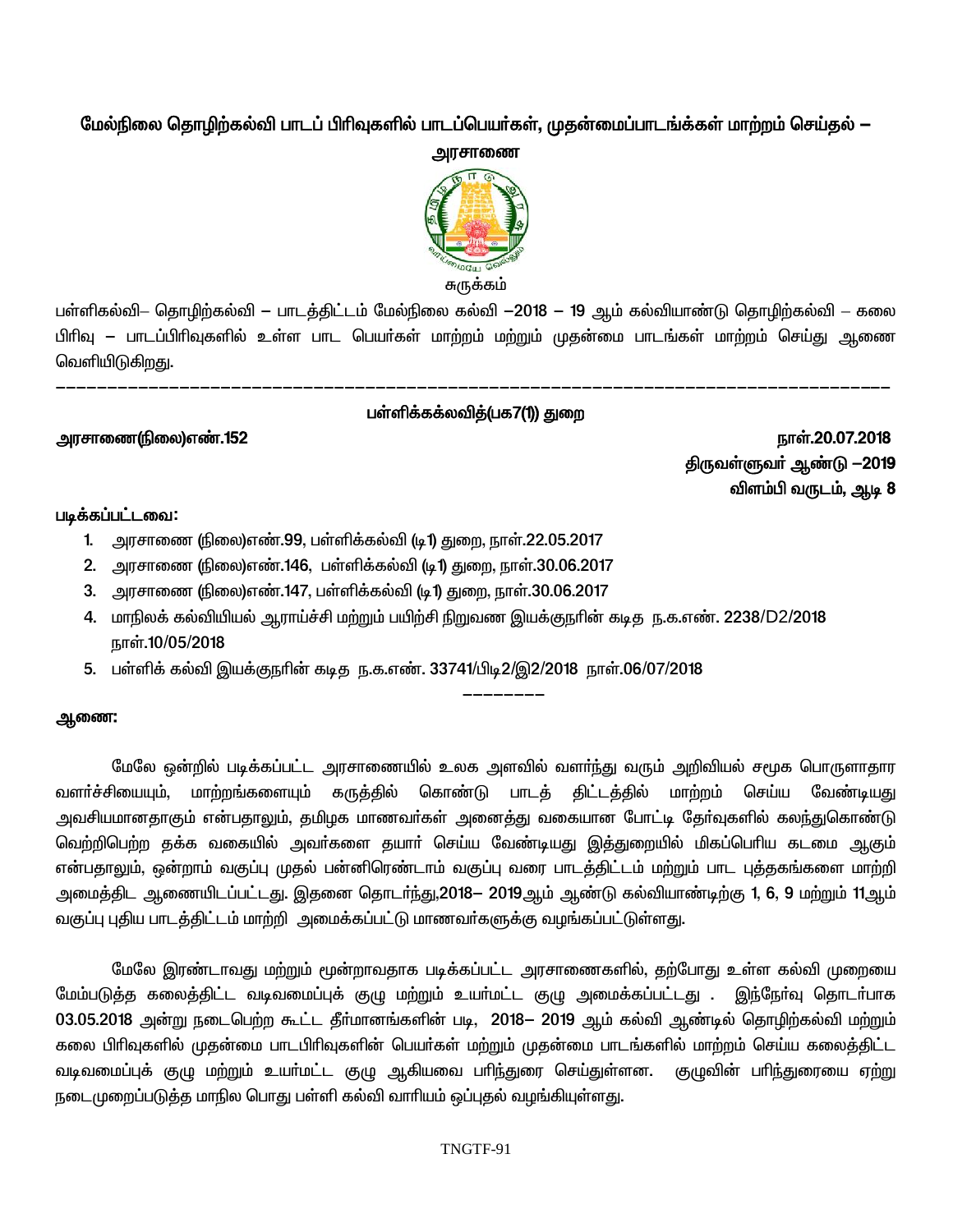3. மேலே நான்காவதாக படிக்கப்பட்ட கடிதத்தில் மாநில கல்வியியல் ஆராய்ச்சி மற்றும் பயிற்சி நிறுவன இயக்குநா், இதுவரை கணினி அறிவியல் என்ற பாடம் மட்டுமே அனைத்து பிாிவுகளுக்கும் அறிவியல் பிாிவில் இருந்து வருகிறது, இதில் சில பகுதிகள் கலைப் பிரிவில் படிக்கும் மாணவா்களுக்கு கடினமாகவும், மேம்படுத்தப்பட்டதாகவும் இருந்தது. மேலும்,கலை திட்ட வடிவமைப்பு குழுவினா் வணிகவியல் பாடத்தில் டேலி (Tally) முதலியனவும், தொழிற்கல்வி பிரிவில் உடனடி வேலைவாய்ப்பு ஏற்றதாகவும் இருக்குமாறும்,மாணவர்கள படிக்கும் பாடப்பிரிவுகளுக்கு தகுந்தவாறு கணினி அறிவியல் பாடத்தில் இணைப்பில் குறிப்பிட்டுள்ளவாறு மூன்று வகைகளாக நடப்பு கல்வியாண்டு அறிமுகப்படுத்த நடவடிக்கை எடுக்கலாம் என்று முடிவு செய்யப்பட்டது என்று தெரிவித்து (2018-2019) முதல் உள்ளதாக, மேலே ஐந்தாவதாக படிக்கப்பட்ட கடிதத்தில் பள்ளிக்கல்வி இயக்குநா் தெரிவித்துள்ளாா். இந்நிலையில்

- (a) மேல்நிலை பாடப்பிரிவுகளில் தொழிற்கல்வி பாடப் பிரிவுகளில் பெயர் மாற்றம் செய்துள்ளமைக்கும்,
- (b) தொழிற்கல்வி பாடப் பிரிவுகள் மற்றும் தலைப்புகளில் உள்ள முதன்மை பாடங்களில் மாற்றம் செய்துள்ளமைக்கும்,
- (c) வணிக கணிதம் புள்ளியியலும், அறிவியலும் இந்தியப் பண்பாடும், செவிலியம் பொது என்று பாடப்பெயர்கள் மாற்றம் செய்துள்ளமைக்கும்.
- (d) புதிய தொழில் கல்வி மற்றும் கலைப் பிரிவு பாடப்பிரிவுகளில் பெயர் மற்றும் முதன்மை பாடங்கள் மாற்றம் 2018– ஆம் கல்வியாண்டில்+2 வகுப்பிற்கும் 2019-2020 ஆண்டில்  $+2$ 19 ஆம் கல்வி வகுப்பிற்கும் நடைமுறைப்படுத்திடவும் அரசானை வழங்குமாறு பள்ளிக்கல்வி இயக்குநர் கோரியுள்ளார்.

4. மேலே பத்தி 3 இல் உள்ள பள்ளிக்கல்வி இயக்குநரின் கருத்துருவின் அரசு கவனமுடன் பரிசீலித்து அதனை ஏற்கலாம் என முடிவு செய்து அவ்வாறே,

 $\mathbf{D}$ மேல்நிலை பாடப்பிரிவுகளில் முதன்மை பாடமாக கணினி அறிவியல் பாடத்தினை இணைப்பு —1ல் குறிப்பிட்டுள்ளவாறு மாற்றம் செய்துள்ளமைக்கும், தொழிற்கல்வி பாடப் பிரிவுகள் மற்றும் கலைப் பிரிவுகளில் உள்ள முதன்மை படங்களில் இணைப்பு — 2 இல் குறிப்பிட்டுள்ளவாறு மாற்றம் செய்துள்ளமைக்கும், வணிக கணிதமும் அறிவியலும், இந்தியப் பண்பாடும் செவிலியம் பொது என்ற பாடப்பிரிவுகளை இணைப்பில் —3 இல் குறிப்பிட்டுள்ளவாறு மாற்றம் செய்துள்ளமைக்கும் ஒப்புதல் அளிக்தும்.

2. மேலும், புதிய தொழிற்கல்வி மற்றும் கலைப்பிரிவு பாடப் பிரிவுகளின் பெயர் மற்றும் முதன்மை பாடங்களின் மாற்றம் 2018 –19 ஆம் கல்வி ஆண்டில் +1 வகுப்பிற்கும், 2019– 2020 ஆம் கல்வி ஆண்டில் +2 வகுப்பிற்கும் நடைமுறைப்படுத்திட அனுமதி அளித்தும் அரசு ஆணையிடுகிறது.

(ஆளுநாின் ஆணைப்படி)

பிரதீப் யாதவ் அரசு முதன்மை செயல<mark>ா்</mark>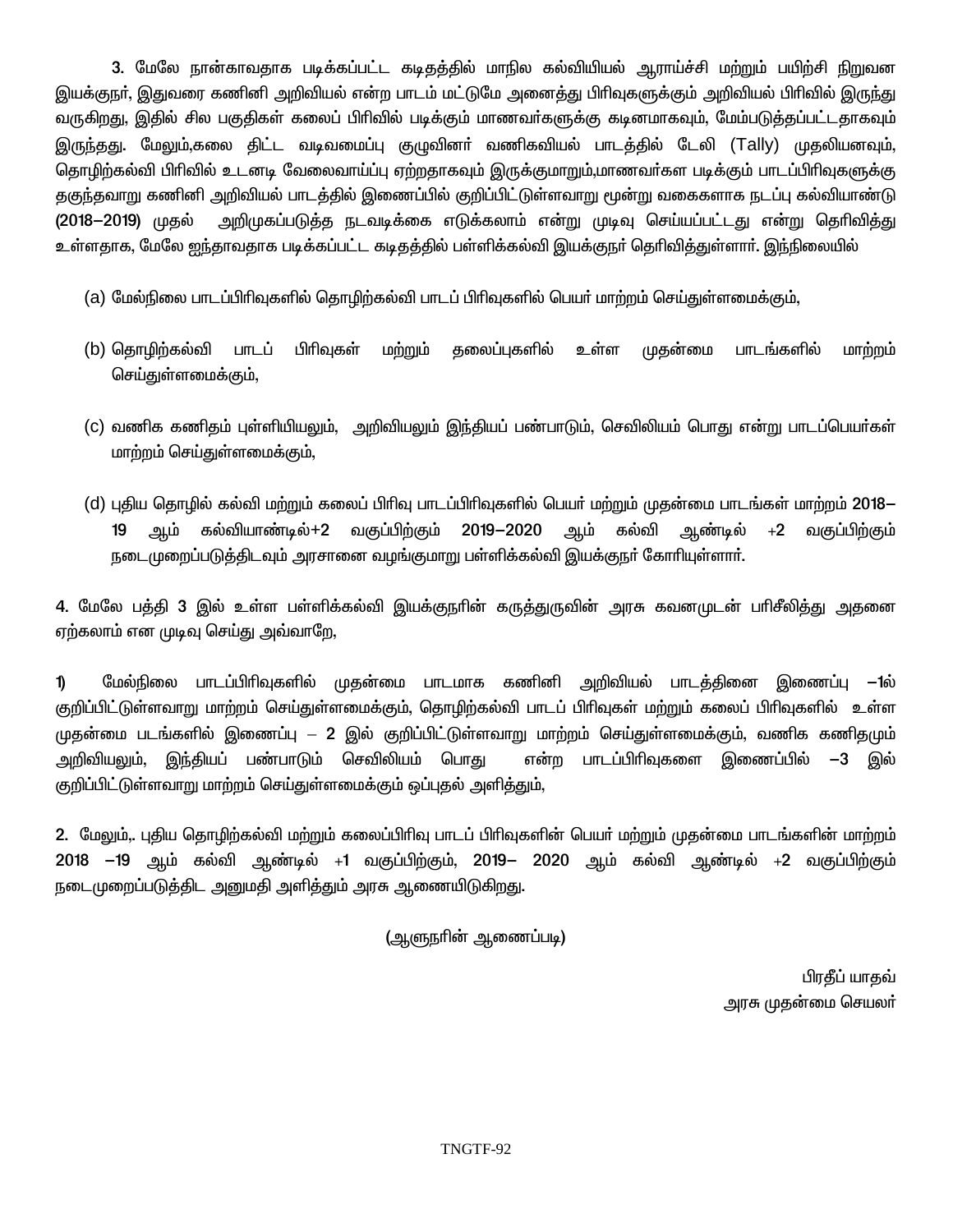அரசாணை (நிலை) எண்.152 பள்ளிக்கல்வி (பக7(1) த் துறை நாள் 24.07.2018 இன் மேல்நிலைப் பாடப்பிரிவுகளில் முதன்மைப் பாடமான கணினி அறிவியல் பாடத்தில் மாற்றம்.

|                             | பாடப்பிரிவு                                                                                                                                                                           | முதன்மைப் பாடங்களில் ஒன்று                    |
|-----------------------------|---------------------------------------------------------------------------------------------------------------------------------------------------------------------------------------|-----------------------------------------------|
| $\mathbf I$                 | அறிவியல் பிரிவு (இயற்பியல், வேதியியல்,கணிதம்)                                                                                                                                         |                                               |
| $\rm II$                    | கலைப்பிரிவு (வணிகவியல், கணக்குப் பதிவியல்,<br>1.<br>பொருளியல்)<br>கலைப்பிரிவு (வரலாறு, புவியியல், பொருளியல்)<br>2.<br>தொழில்கல்வி பிரிவு – கணக்குப் பதிவியலும்<br>3.<br>தணிக்கையிலும் | கணினி<br>பயன்பாடுகள்(Computer<br>Application) |
| $\mathop{\rm III}\nolimits$ | தொழிற் கல்வி (Vocational Education)                                                                                                                                                   | கணினி<br>பயன்பாடுகள்(Computer                 |
|                             | பத்து பிரிவுகள்                                                                                                                                                                       | Technology)                                   |
|                             | அடிப்படை இயந்திரவியல்                                                                                                                                                                 |                                               |
|                             | 2. அடிப்படை மின் பொறியியல்                                                                                                                                                            |                                               |
|                             | அடிப்படை மின்னணு பொறியியல்<br>3.                                                                                                                                                      |                                               |
|                             | அடிப்படை கட்டப் பொறியியல்<br>4.<br>அடிப்படை தானியங்கி ஊர்தி பொறியியல்<br>5.                                                                                                           |                                               |
|                             | நெசவியல் தொழில் நுட்பம்<br>6.                                                                                                                                                         |                                               |
|                             | செவிலியம்<br>7.                                                                                                                                                                       |                                               |
|                             | 8.<br>நெசவியலும் ஆடை வடிவமைப்பும்                                                                                                                                                     |                                               |
|                             | உணவக மேலாண்மை<br>9.                                                                                                                                                                   |                                               |
|                             | 10. வேளாண் அறிவியல்                                                                                                                                                                   |                                               |

## **இணைப்பு —1**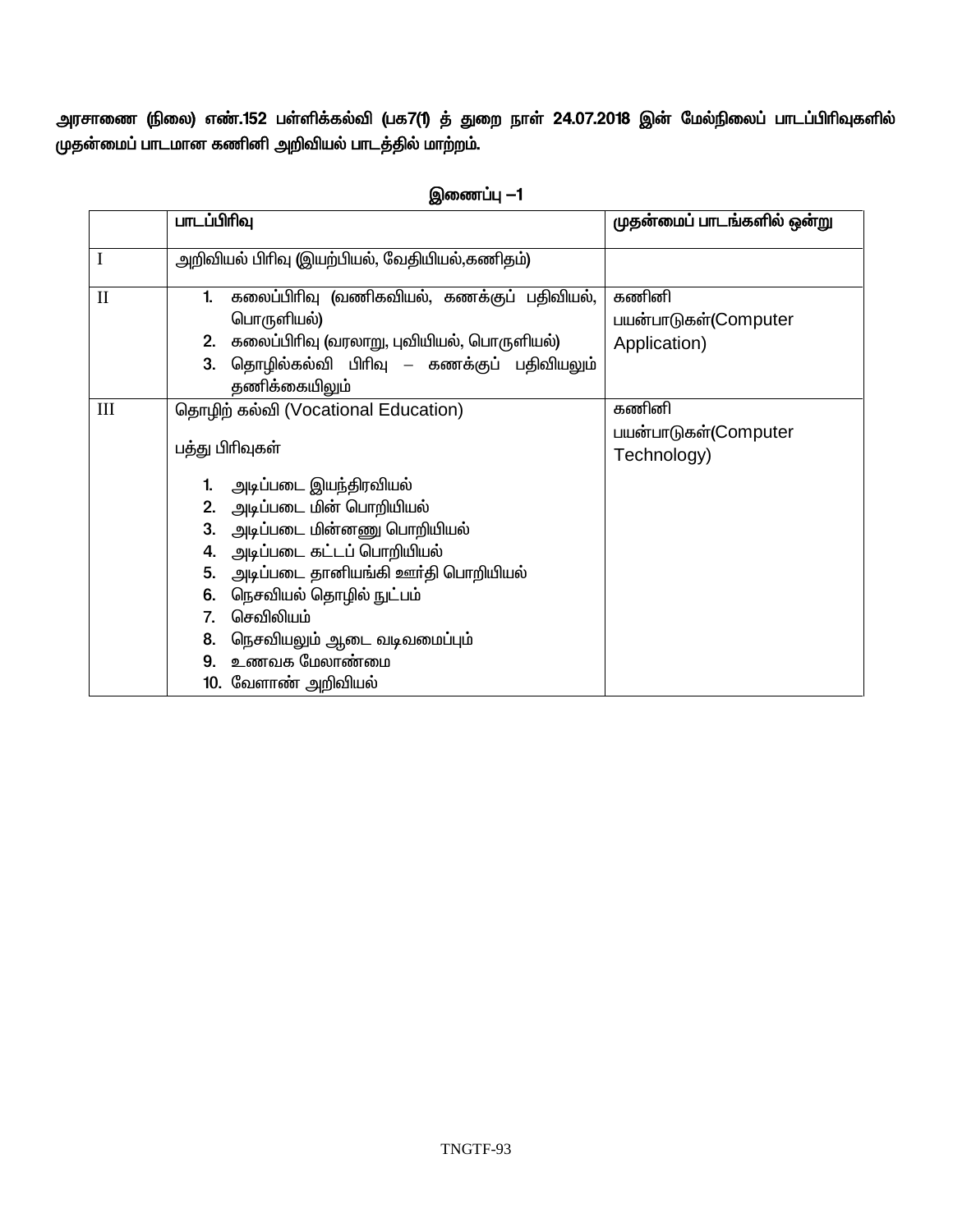## இணைப்பு −2

தொழிற் கல்வி பாடப்பிரிவுகள் மற்றும் கலைப்பிரிவுகளில் உள்ள முதன்மைப் பாடங்கள் மாற்றம்

| தொழிற் கல்வி பாடப்பிரிவுகள் -Vocational Education Groups |                                               |                                                                                                                                                                                                                                                                               |                                                                    |                                                                                                                                                                                                                                   |
|----------------------------------------------------------|-----------------------------------------------|-------------------------------------------------------------------------------------------------------------------------------------------------------------------------------------------------------------------------------------------------------------------------------|--------------------------------------------------------------------|-----------------------------------------------------------------------------------------------------------------------------------------------------------------------------------------------------------------------------------|
| தற்போதுள்ள பாடப்பிரிவுகள்                                |                                               |                                                                                                                                                                                                                                                                               | புதியதாக வழங்கப்படும் பாடப்பிரிவுகள்                               |                                                                                                                                                                                                                                   |
| <b>வ.எண்</b>                                             | பிரிவின் பெயர்                                | முதன்மைப்பாடங்கள்                                                                                                                                                                                                                                                             | பிரிவின் பெயர்                                                     | மாற்றியமைக்கப்படும்<br>முதன்மைப்பாடங்கள்<br>I & II Year - Main<br><b>Subjects</b>                                                                                                                                                 |
| 1                                                        | பொது இயந்திரவியல்<br><b>General Machinist</b> | முதலாம் ஆண்டு<br>கணிதம்<br>1 <sub>1</sub><br><b>Mathematics</b><br>2. பொறியியல் வரைபடம்<br>Engineering<br>Drawing<br>Theory<br>3. பணிமனை பொறியியல்<br>Workshop Engineering<br>Theory<br>4. பொது இயந்திரவியல்<br>செய்முறை General<br>Machinist - Practical                     | அடிப்படை<br>இயந்திரவியல்<br><b>Basic Mechanical</b><br>Engineering | <u>முதலாம் ஆண்டு</u><br>மற்றும்<br>இரண்டாம் ஆண்டு<br>1.கணிதம்<br>Mathematics<br>2.அடிப்படை இயந்திரவியல் —<br>கருத்தியல்<br><b>Basic Mechanical</b><br>Engineering - Theory<br>3.கணினி தொழிற்நுட்பம்<br><b>Computer Technology</b> |
|                                                          |                                               | இரண்டாம் ஆண்டு<br>1.கணிதம்<br><b>Mathematics</b><br>2.பொது<br>இயந்திரவியல்<br>கருத்தியல்'<br>General Machinist - Theory<br>3.பொது இயந்திரவியல்<br>செய்முறை<br>General<br>Machinist - Practical - I<br>4.<br>பொது இயந்திரவியல்<br>செய்முறை General<br>Machinist - Practical-II |                                                                    | 4.அடிப்படை இயந்திரவியல்<br>செய்முறை<br><b>Basic Mechanical</b><br><b>Engineering Parctical</b>                                                                                                                                    |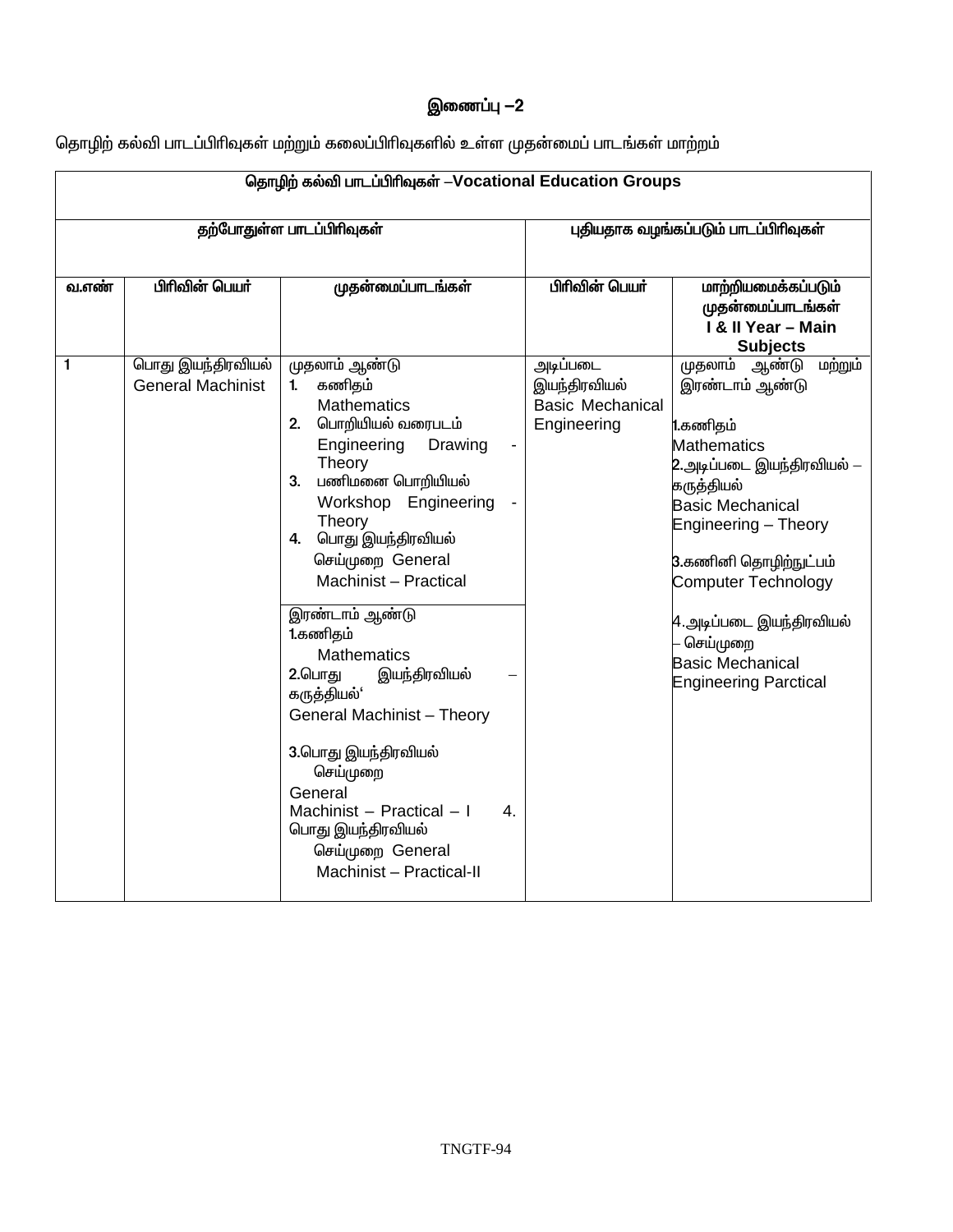| $\overline{2}$ | மின்             | முதலாம் ஆண்டு                        | அடிப்படை                   | 1.கணிதம்                                                 |
|----------------|------------------|--------------------------------------|----------------------------|----------------------------------------------------------|
|                | இயந்திரங்களும்   | கணிதம்<br>1.                         | மின்பொறியியல்              | Mathematics                                              |
|                | சாதனங்களும்      | <b>Mathematics</b>                   | Electrical<br><b>Basic</b> | மின<br>2.அடிப்படை                                        |
|                | Electrical       | 2. மின்னியல் – கருத்தியல்            | Engineering                | பொறியியல்                                                |
|                | Machnines<br>and | Electrical<br>Engineering            |                            | <b>Basic</b><br>Electrical                               |
|                | Appllances       | Theory-1                             |                            | Engineering                                              |
|                |                  | இயந்திரப்<br>பொறியியலும்,<br>3.      |                            | 3. கணினி தொழில் நுட்பம்                                  |
|                |                  | வரைபடமும் — கருத்தியல் --ll          |                            | <b>Computer Technology</b>                               |
|                |                  | Engineering Mechanics and            |                            | மின்<br>4.அடிப்படை                                       |
|                |                  | Electrical Drawing Theory - II       |                            | பொறியியல் – செய்முறை                                     |
|                |                  | 4. மின் ஒயரிங் செய்முறை              |                            | Electrical<br><b>Basic</b>                               |
|                |                  | <b>Electrical Wiring Practical</b>   |                            | <b>Engineering - Practical</b>                           |
|                |                  |                                      |                            |                                                          |
|                |                  |                                      |                            |                                                          |
|                |                  |                                      |                            |                                                          |
|                |                  | இரண்டாம் ஆண்டு                       |                            |                                                          |
|                |                  | 1.கணிதம்                             |                            |                                                          |
|                |                  | <b>Mathematics</b>                   |                            |                                                          |
|                |                  | 2.மின்இயந்திரங்களும்                 |                            |                                                          |
|                |                  | சாதனங்களும் — கருத்தியல்             |                            |                                                          |
|                |                  | Electrical<br><b>Machines</b>        |                            |                                                          |
|                |                  | and Appliances - Theory              |                            |                                                          |
|                |                  | 3.மின்இயந்திரங்களும்                 |                            |                                                          |
|                |                  | சாதனங்களும் — கருத்தியல்             |                            |                                                          |
|                |                  | Electrical<br><b>Machines</b>        |                            |                                                          |
|                |                  | and Appliances - Practical I         |                            |                                                          |
|                |                  | 4.மின்இயந்திரங்களும்                 |                            |                                                          |
|                |                  | சாதனங்களும் — கருத்தியல்             |                            |                                                          |
|                |                  | Electrical<br>Machines               |                            |                                                          |
|                |                  | and Appliances - Practical II        |                            |                                                          |
| 3.             | மின்னனு          | முதலாம்<br>மற்றும்<br>ஆண்டு          | அடிப்படை                   | முதலாம் ஆண்டு<br>மற்றும்                                 |
|                | சாதனங்கள்        | இரண்டாம் ஆண்டு                       | மின்னனு                    | இரண்டாம் ஆண்டு                                           |
|                |                  |                                      | பொறியியல் Basic            | கணிதம்<br>1.                                             |
|                |                  | கணிதம்<br>1.                         | Electronics                | <b>Mathematics</b>                                       |
|                |                  | <b>Mathematics</b>                   | Engineering                | 2.<br><u>மின்னணு</u><br>அடிப்படை                         |
|                |                  | 2.<br>மின்னணு<br>சாதனங்கள்           |                            | பொறியியல்                                                |
|                |                  | கருத்தியல்                           |                            | <b>Basic</b><br>Electronics                              |
|                |                  | Electronic<br>Equipments-            |                            | <b>Engineering - Theory</b><br>கணினி தொழில்நுட்பம்<br>3. |
|                |                  | Theory<br>மின்னணு<br>3.<br>சாதனங்கள் |                            | Computer                                                 |
|                |                  | செய்முறை 1                           |                            | Technology                                               |
|                |                  | Electronic<br>Equipments-            |                            | அடிப்படை<br>மின்னணு<br>4.                                |
|                |                  | Practical I                          |                            | பொறியியல்                                                |
|                |                  | மின்னணு சாதனங்கள் II<br>4.           |                            | <b>Basic</b><br>Electronics                              |
|                |                  | Electronic<br>Equipments-            |                            | Engineering                                              |
|                |                  | <b>Practical II</b>                  |                            | Practical                                                |
|                |                  |                                      |                            |                                                          |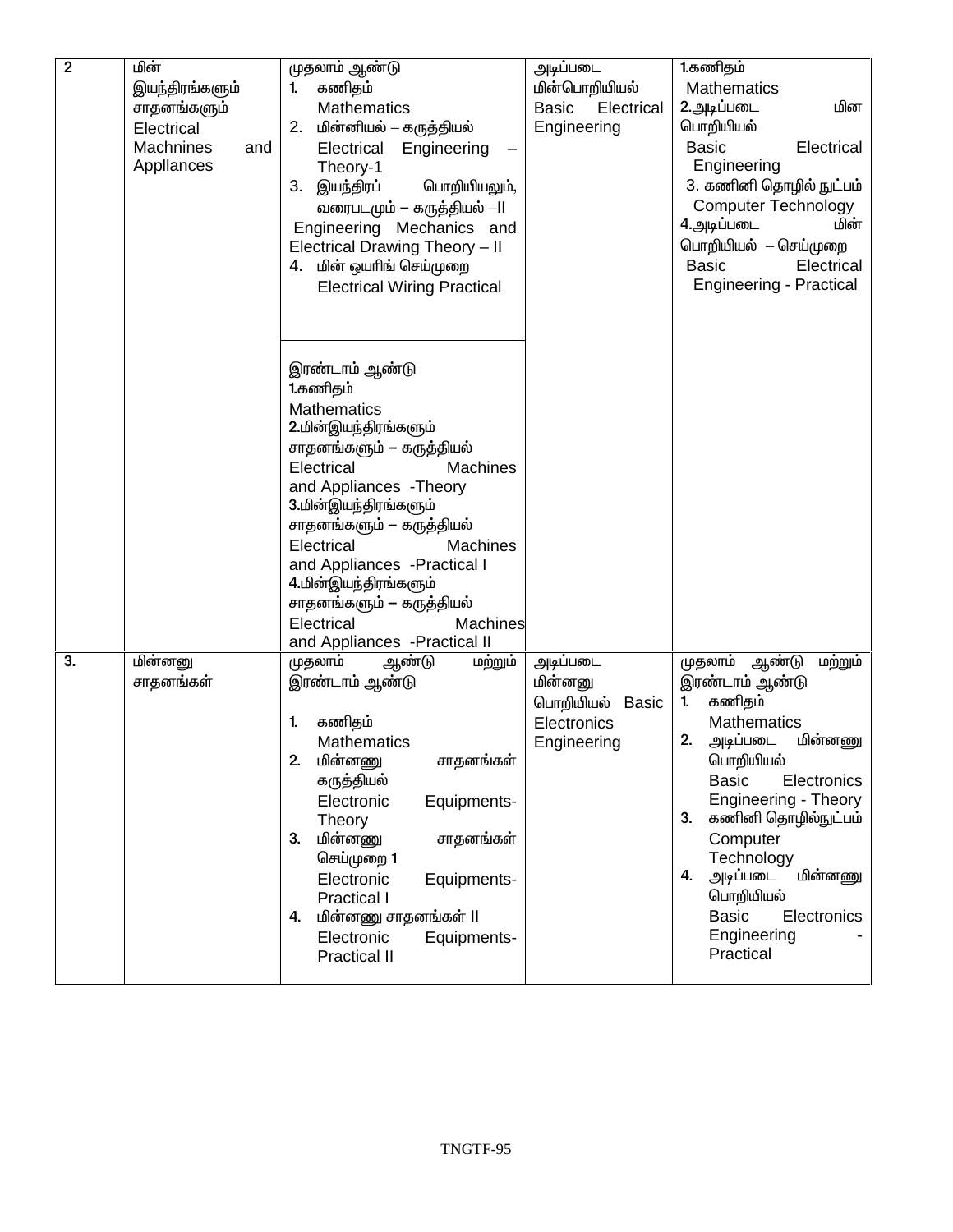| 4. | கட்டடப்பட<br>வரைவாளர்<br>Draughtsman Civil             | ஆண்டு<br>முதலாம்<br>மற்றும்<br>இரண்டாம் ஆண்டு<br>1. கணிதம்<br><b>Mathematics</b><br>2. கட்டடப்பட வரைவாளர்<br>Draughtsman Civil<br>3. கட்டடப்பட வரைவாளர்<br>செய்முறை l<br>Draughtsman CivilPractical-I<br>4. கட்டடப்பட வரைவாளர்<br>செய்முறை II<br>Draughtsman CivilPractical - II                                                                                                    | அடிப்படை<br>கட்டடப்பொறியியல்<br><b>Basic</b><br>Civl<br>Engineering                   | மற்றும்<br>முதலாம் ஆண்டு<br>இரண்டாம் ஆண்டு<br>1.கணிதம்<br>Mathematics<br>2.<br>அடிப்படை<br>கட்டட<br>பொறியியல் கருத்தியல்<br><b>Basic Civil Engineering</b><br>- Theory<br>3.கணிணிதொழில்நுட்பம்<br><b>Computer Technology</b><br>அடிப்படை கட்டடப்<br>5.<br>பொறியியல்<br><b>Basic Civil Engineering</b><br>- Practical                                                                     |
|----|--------------------------------------------------------|-------------------------------------------------------------------------------------------------------------------------------------------------------------------------------------------------------------------------------------------------------------------------------------------------------------------------------------------------------------------------------------|---------------------------------------------------------------------------------------|------------------------------------------------------------------------------------------------------------------------------------------------------------------------------------------------------------------------------------------------------------------------------------------------------------------------------------------------------------------------------------------|
| 5  | ஆட்டோ<br>மெக்கானிக்Auto<br>Mechanic                    | மற்றும்<br>ஆண்டு<br>முதலாம்<br>இரண்டாம் ஆண்டு<br>1.கணிதம்<br><b>Mathematics</b><br>2.ஆட்டோ<br>மெக்கானிக்<br>கருத்தியல்<br>Auto Mechanic - Theory<br>மெக்கானிக்<br>3.ஆட்டோ<br>செய்முறை – I Auto Mechanic<br>Practical I<br>மெக்கானிக்<br>ஆட்டோ<br>4.<br>செய்முறை – Il Auto Mechanic<br><b>Practical II</b>                                                                           | அடிப்படை<br>தானியங்கி<br>ஊர்தி<br>பொறியியல்<br><b>Basic Automobile</b><br>Engineering | முதலாம்<br>ஆண்டு<br>மற்றும்<br>இரண்டாம் ஆண்டு<br>1.கணிதம்<br><b>Mathematics</b><br>தானியிங்கி<br>2.அடிப்படை<br>ஊர்தி<br>பொறியியல்<br>கருத்தியல்<br>Mobile<br><b>Basic</b><br>Auto<br>Engineering<br>3.கணினி தொழில் நுட்பம்<br><b>Computer Technology</b><br>தானியிங்கி<br>4.அடிப்படை<br>ஊர்தி<br>பொறியியல்<br>செய்முறை<br><b>Basic</b><br>Mobile<br>Auto<br><b>Engineering-Practical</b> |
| 6. | நெசவியல்<br>தொழில்நுட்பம்<br><b>Textile Technology</b> | ஆண்டு<br>மற்றும்<br>முதலாம்<br>இரண்டாம் ஆண்டு<br>1.கணிதம்<br>Mathematics<br>தொழில்நுட்பம்<br>2.நெசவியல்<br>கருத்தியல் Textile Technology -<br>Theory<br>3.நெசவியல்<br>தொழில்நுட்பம்<br><b>ITextile</b><br>செய்முறை<br>Mechanic<br>TechnologyAuto<br>Practical I<br>தொழில்நுட்பம்<br>4.நெசவியல்<br><b>IITextile</b><br>செய்முறை<br>TechnologyAuto<br>Mechanic<br><b>Practical II</b> | நெசவியல்<br>தொழில்நுட்பம்<br><b>Textile</b><br>Technology                             | முதலாம் ஆண்டு<br>மற்றும்<br>இரண்டாம் ஆண்டு<br>1.கணிதம்<br>Mathematics<br>2.நெசவியல்<br>தொழில்நுட்பம்<br>கருத்தியல்<br><b>Textile</b><br>Technology<br>Theory<br>3.கணினி தொழில் நுட்பம்<br><b>Computer Technology</b><br>4.நெசவியல்<br>தொழில்நுட்பம் செய்முறை<br><b>Textile Technology</b>                                                                                                |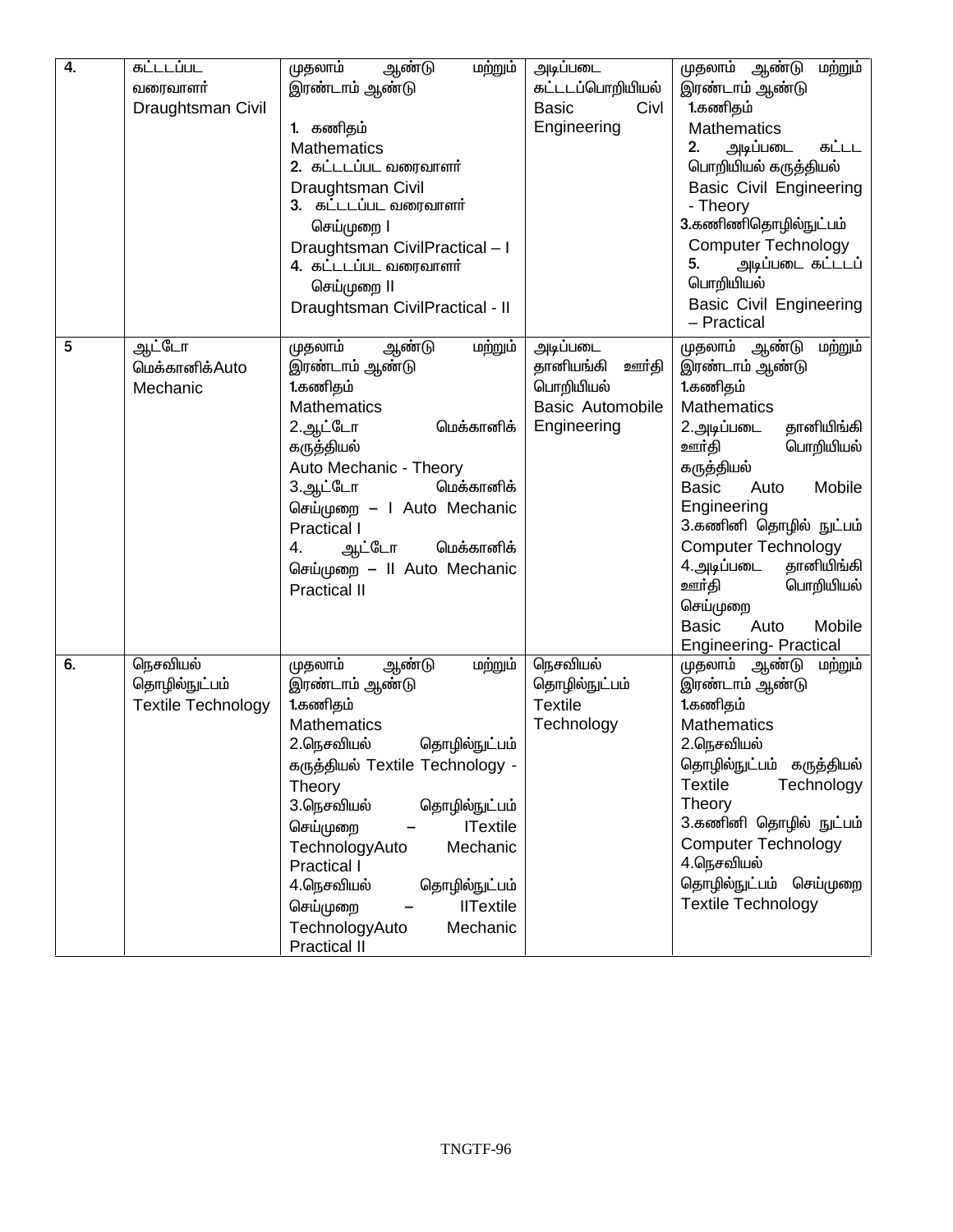| 7  | செவிலியம்<br>Nursing                                                        | ஆண்டு<br>மற்றும்<br>முதலாம்<br>இரண்டாம் ஆண்டு<br>1.உயிரியல்<br>Biology                                                                                                                                                                                                                                                                                                                                                 | செவிலியம்<br>Nursing                                                   | முதலாம் ஆண்டு<br>மற்றும்<br>இரண்டாம் ஆண்டு<br>1.உயிரியல்<br>Biology                                                                                                                                                                                                                                                              |
|----|-----------------------------------------------------------------------------|------------------------------------------------------------------------------------------------------------------------------------------------------------------------------------------------------------------------------------------------------------------------------------------------------------------------------------------------------------------------------------------------------------------------|------------------------------------------------------------------------|----------------------------------------------------------------------------------------------------------------------------------------------------------------------------------------------------------------------------------------------------------------------------------------------------------------------------------|
|    |                                                                             | 2.செவிலியம் கருத்தியல் Nursing<br>- Theory<br>செவிலியம்<br>3.<br>செய்முறை<br><b>INursing - Practical I</b><br>செவிலியம்<br>செய்முறை<br>4.<br><b>IlNursing - Practical II</b>                                                                                                                                                                                                                                           |                                                                        | 2.செவிலியம்<br>கருத்தியல்<br>Nursing - Theory<br>3. கணினி தொழில் நுட்பம்<br><b>Computer Technology</b><br>4. செவிலியம் செய்முறை<br>Nursing - Practical                                                                                                                                                                           |
| 8  | துணிகளும்<br>ஆடை<br>வடிவமைப்பும்<br><b>Textilies</b><br>and<br>Designing    | மற்றும்<br>முதலாம்<br>ஆண்டு<br>இரண்டாம் ஆண்டு<br>1.மனையியல்<br>Home Science<br>துணிகளும்<br>2.<br>ஆடை<br>வடிவமைப்பும் கருத்தியல் Textilies<br>and Designing - Theory<br>3.துணிகளும்<br>ஆடை<br>வடிவமைப்பும் செய்முறை — l<br>Textilies<br>and<br>Designing<br><b>Practical I</b><br>துணிகளும்<br>4.<br>ஆடை<br>வடிவமைப்பும் செய்முறை — ll<br><b>Textilies</b><br>and<br>Designing<br><b>Practical II</b>                  | நெசவியலும் ஆடை<br>வடிவமைப்பும்<br><b>Textilies</b><br>and<br>Designing | முதலாம் ஆண்டு<br>மற்றும்<br>இரண்டாம் ஆண்டு<br>1.மனையியல்<br>Home Science<br>துணிகளும்<br>2.<br>ஆடை<br>வடிவமைப்பும்<br>கருத்தியல்<br>Textilies and Designing -<br>Theory<br>3. கணினி தொழில் நுட்பம்<br><b>Computer Technology</b><br>4.<br>நெசவியலும்<br>ஆடை<br>வடிவமைப்பும்<br>செய்முறை<br>Textiliesand Designing -<br>Practical |
| 9  | உணவு<br>மேலாண்மையும்<br>குழந்தை நலனும்<br>Food Management<br>and Child care | மற்றும்<br>முதலாம்<br>ஆண்டு<br>இரண்டாம் ஆண்டு<br>1.மனையியல்<br>Home Science<br>மேலாண்மையும்<br>2.<br>உணவு<br>குழந்தை நலனும் கருத்தியல் Food<br>Management and Child care -<br>Theory<br>3.<br>மேலாண்மையும்<br>உணவு<br>குழந்தை நலனும் செய்முறை — l<br>Food Management and Child<br>care - Practical I<br>மேலாண்மையும்<br>4.<br>உணவு<br>குழந்தை நலனும் செய்முறை — ll<br>Food Management and Child<br>care - Practical II | உணவக<br>மேலாண்மை Food<br>Service<br>Management                         | முதலாம் ஆண்டு<br>மற்றும்<br>இரண்டாம் ஆண்டு<br>1.மனையியல்<br>Home Science<br><u>2.உணவகமேலாண்மை</u><br>கருத்தியல் Food Service<br>Management - Theory<br>3.கணினி தொழில் நுட்பம்<br><b>Computer Technology</b><br>4. உணவக மேலாண்மை<br>செய்முறை Food Service<br>Management<br>Practical                                              |
| 10 | வேளாண்மைச்<br>செயல்முறைகள்<br>Agricultural<br><b>Practices</b>              | முதலாம்<br>மற்றும்<br>ஆண்டு<br>இரண்டாம் ஆண்டு<br>1.உயிரியல்<br>Biology<br>2.வேளாண்மைச் செயல்முறைகள்<br>கருத்தியல்<br>Agricultural<br><b>Practices Theory</b><br>3.வேளாண்மைச் செயல்முறைகள்<br>செய்முறை — l<br>Agricultural<br>Practices<br>Practical I                                                                                                                                                                  | வேளாண்<br>அறிவியல்<br>Agricultural<br>science                          | முதலாம்<br>ஆண்டு<br>மற்றும்<br>இரண்டாம் ஆண்டு<br>1.உயிரியல்<br>Biology<br>2.வேளாண்மை அறிவியல்<br>கருத்தியல் – Agricultural<br><b>Science Theory</b><br>3. கணினி தொழில் நுட்பம்<br>Technology<br>Computer<br>4.வேளாண்மை<br>அறிவியல்<br>செய்முறை —                                                                                 |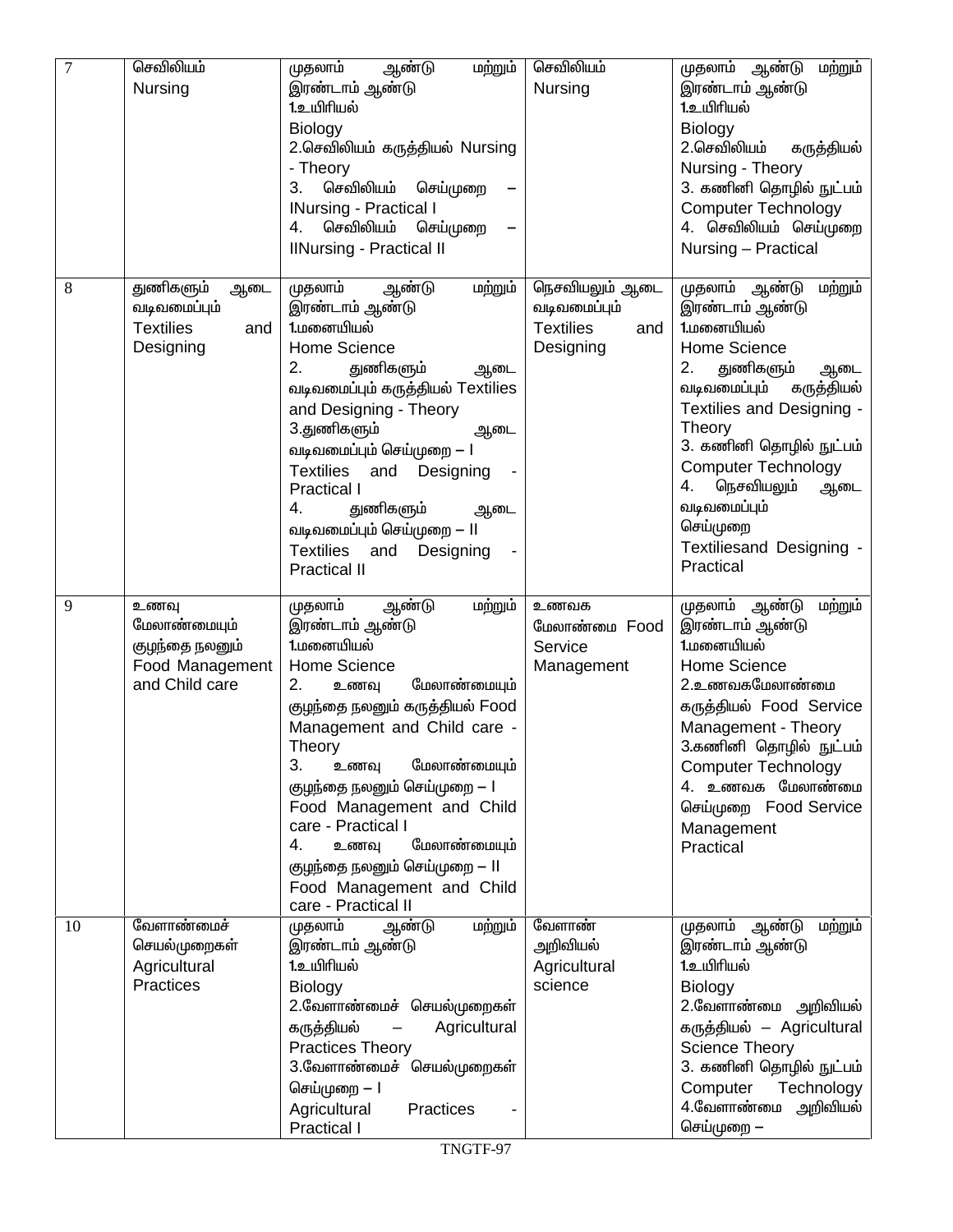|    |                                                                       | 4.வேளாண்மைச் செயல்முறைகள்<br>செய்முறை — II<br>Agricultural<br>Practices<br><b>Practical II</b>                                                                                                                                                                                                                                                                                                                                                                                                                                                                        |                                                                                    | Agricultural<br>Science-<br>Practical                                                                                                                                                                                                                                                                                             |
|----|-----------------------------------------------------------------------|-----------------------------------------------------------------------------------------------------------------------------------------------------------------------------------------------------------------------------------------------------------------------------------------------------------------------------------------------------------------------------------------------------------------------------------------------------------------------------------------------------------------------------------------------------------------------|------------------------------------------------------------------------------------|-----------------------------------------------------------------------------------------------------------------------------------------------------------------------------------------------------------------------------------------------------------------------------------------------------------------------------------|
| 11 | அலுவலக<br>செயலாண்மை<br>Office<br>Secretaryship                        | முதலாம் ஆண்டு<br>1.வணிகவியல் Commerce<br>2.கணக்குப்<br>பதிவியல்<br>Accountancy<br>3.மேலாண்மை<br>தத்துவங்கள்<br>கருத்தியல்<br>Management<br>Principles - Theory<br>4.தட்டச்சு மற்றும் கணினி கல்வி<br>செயல்முறை Typewritting<br>and<br>Computer<br>Education<br>Practical<br>இரண்டாம் ஆண்டு<br>1.வணிகவியல் Commerce<br>2.கணக்குப்<br>பதிவியல்<br>Accountancy<br>மேலாண்மை<br>3.அலுவக<br>கருத்தியல் Office Management<br>- Theory<br>4.செய்முறை 1 தட்டச்சு Practical<br>I Typewritting                                                                                    | அலுவலக<br>செயலாண்மையும்<br>செயலியலும்<br>Office<br>Management and<br>Secretaryship | முதலாம்<br>ஆண்டு<br>மற்றும்<br>இரண்டாம் ஆண்டு<br>1.வணிகவியல் Commerce<br>2.கணக்குப்<br>பதிவியல்<br>Accountancy<br>3.<br>அலுவலக<br>மேலாண்மையுயும்,<br>செலியலும்<br>கருத்தியல்<br>Management<br>and<br>Secretaryship-Theory<br>4.தட்டச்சு<br>மற்றும்<br>பயன்பாடுகளும்<br>Typewritting<br>and<br>Computer Application -<br>Practical |
| 12 | கணக்கு பதிவியலும்<br>தணிக்கையியலும்<br>Accountancy<br>and<br>Auditing | முதலாம் ஆண்டு<br>1.வணிகவியல் Commerce<br>2. மேலாண்மை<br>தத்துவங்களும்<br>Management<br>நுட்பங்களும்<br>Principles and Techniques -<br>பதிவியல்<br>3.கணக்குப்<br>Accountancy<br>4.பொருளியல் –Economics<br>இரண்டாம் ஆண்டு<br>1.வணிகவியல் Commerice<br>2.கணக்குப்<br>பதிவியலும்<br>தணிக்கையியலும் Accountancy<br>and Auditing - Theory<br>கணக்குப்<br>பதிவியலும்<br>3 <sub>1</sub><br>தணிக்கையியலும் செய்முறை<br>IAccountancy and Auditing -<br>Practical - I<br>பதிவியலும்<br>4.<br>கணக்குப்<br>தணிக்கையியலும் செய்முறை<br>IAccountancy and Auditing -<br>Practical - I | கணக்கு<br>பதிவியலும்<br>தணிக்கையியலும்<br>Accountancy and<br>Auditing              | முதலாம்<br>ஆண்டு<br>மற்றும்<br>இரண்டாம் ஆண்டு<br>1.வணிகவியல்<br>Commerice<br>பதிவியல்<br>2.கணக்குப்<br>Accountancy<br>3.கணினிப்<br>பயன்பாடுகள்<br><b>Computer Applications</b><br>தணிக்கையியல்<br>4.<br>செய்முறை – Auditing<br>Practical - I                                                                                      |